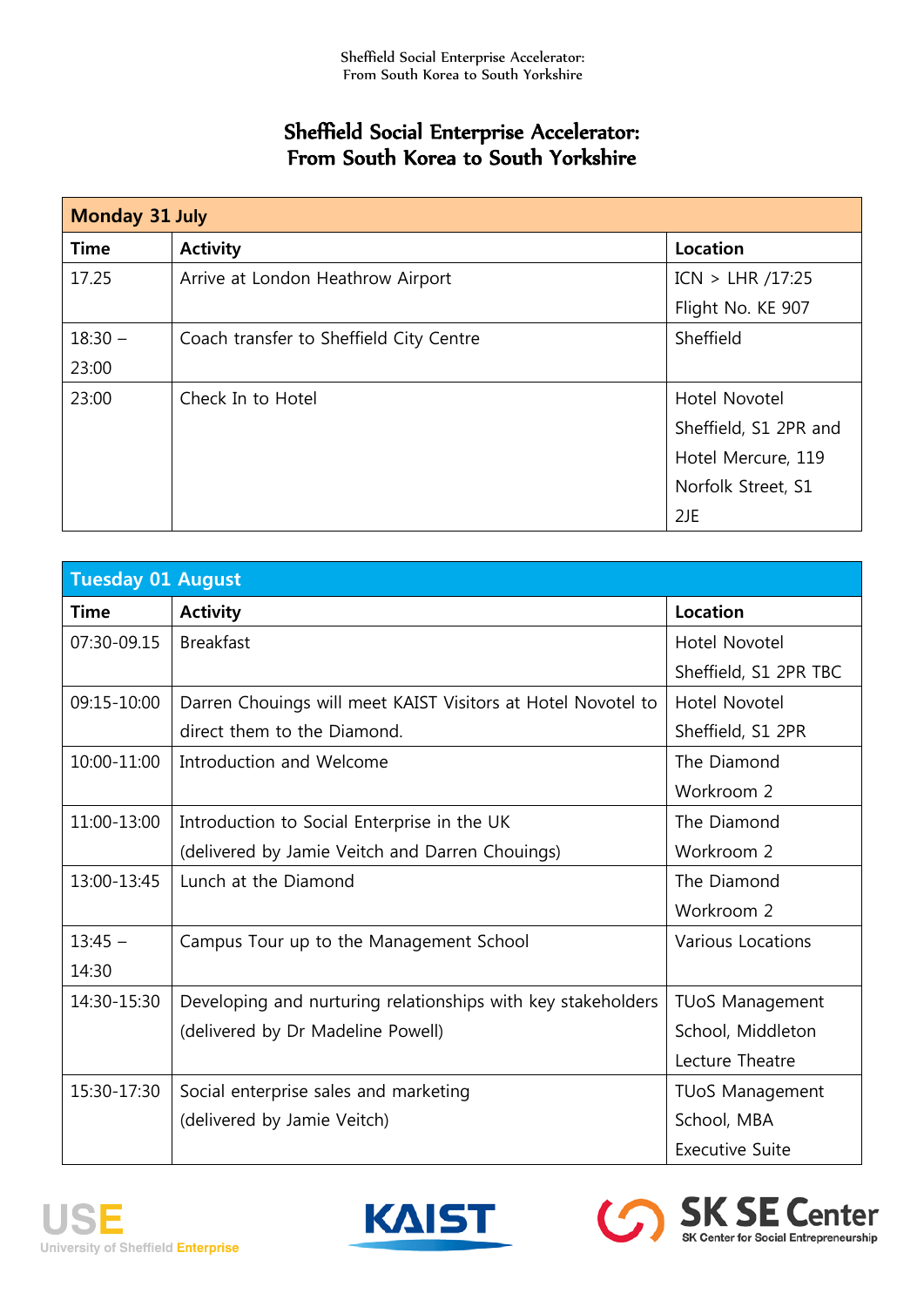| <b>Wednesday 02 August</b> |                                                           |                   |
|----------------------------|-----------------------------------------------------------|-------------------|
| <b>Time</b>                | <b>Activity</b>                                           | Location          |
| 07:30-08.30                | <b>Breakfast</b>                                          | Hotel Novotel     |
|                            |                                                           | Sheffield, S1 2PR |
| 09:00-12.00                | Leading and Scaling Social Ventures and their Impact Pt 1 | The Diamond       |
|                            | (Delivered by Social Enterprise UK)                       | Workroom 2        |
| 12:00-13:30                | Lunch                                                     | Various Locations |
| 13:30-17:30                | 1:1 Mentoring Slots                                       | The Diamond       |
|                            | (6 mentors will be available during this time)            | Workroom 2        |

| <b>Thursday 03 August</b> |                                                           |                   |
|---------------------------|-----------------------------------------------------------|-------------------|
| <b>Time</b>               | <b>Activity</b>                                           | Location          |
| 07:30-08.30               | <b>Breakfast</b>                                          | Hotel Novotel     |
|                           |                                                           | Sheffield, S1 2PR |
| 09:00-12.00               | Leading and Scaling Social Ventures and their Impact Pt 2 | The Diamond       |
|                           | (Delivered by Social Enterprise UK)                       | Workroom 2        |
| 12:00-13:30               | Lunch                                                     | Various Locations |
| 13:30-17:30               | 1:1 Mentoring Slots                                       | The Diamond       |
|                           | (6 mentors will be available during this time)            | Workroom 2        |

| <b>Friday 04 August</b> |                                                            |                      |
|-------------------------|------------------------------------------------------------|----------------------|
| <b>Time</b>             | <b>Activity</b>                                            | Location             |
| 07:30-08.30             | <b>Breakfast</b>                                           | Hotel Novotel        |
|                         |                                                            | Sheffield, S1 2PR    |
| 08:30                   | All KAIST visitors to meet Darren in the Novotel reception | Hotel Novotel        |
|                         | area                                                       | Sheffield, S1 2PR    |
| 09:00-12:00             | Social Enterprise Visit - The Cathedral Archer Project     | Sheffield Cathedral, |
|                         |                                                            | Campo Ln, Sheffield  |
|                         |                                                            | <b>S1 2EF</b>        |
| 12:00-13:30             | Lunch                                                      | Various Locations    |
| 13:30-17:30             | 1:1 Mentoring Slots                                        | The Diamond          |
|                         | (6 mentors will be available during this time)             | Workroom 2           |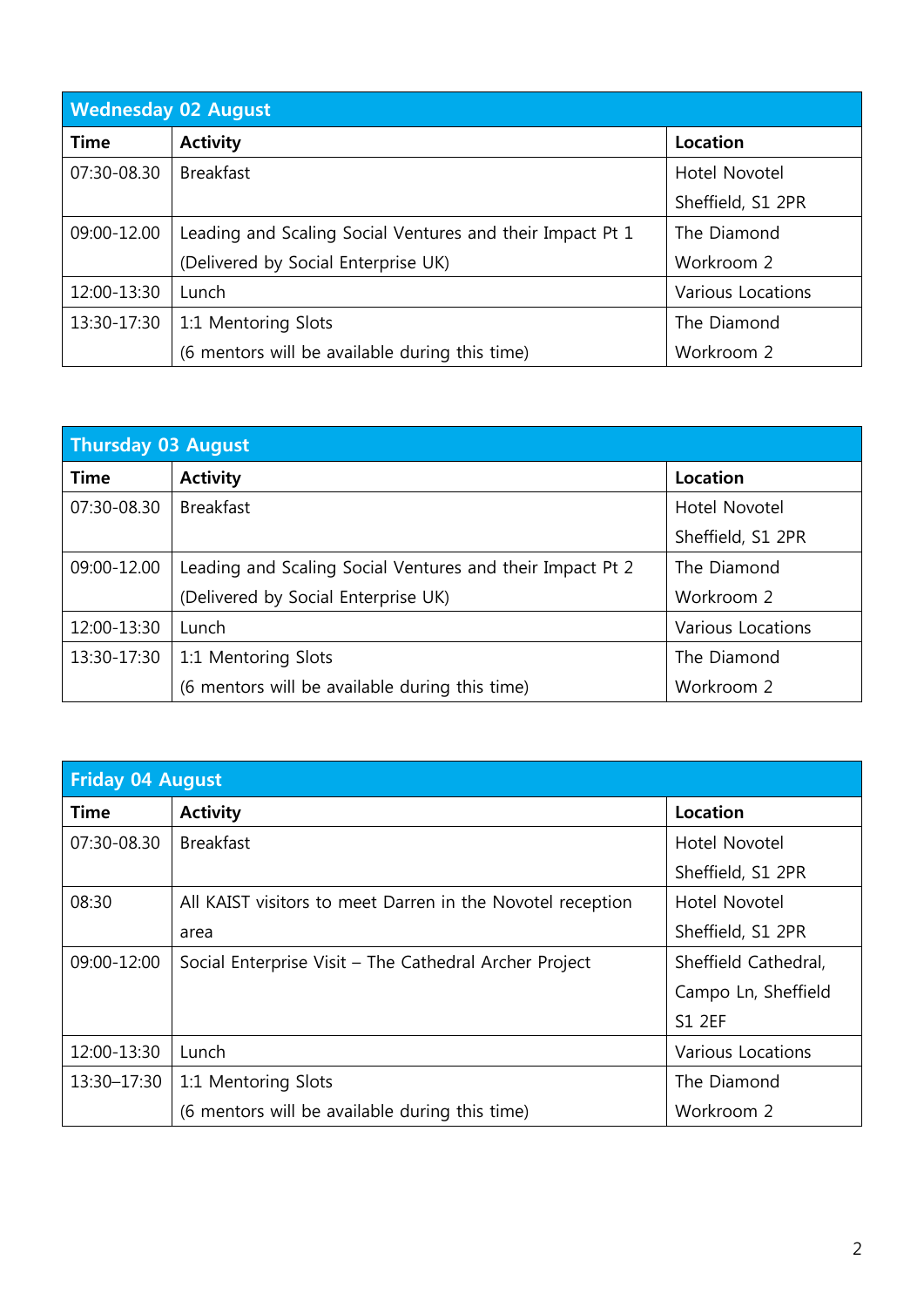| <b>Saturday 05 August</b> |                                             |                         |
|---------------------------|---------------------------------------------|-------------------------|
| <b>Time</b>               | <b>Activity</b>                             | Location                |
| 07:30-08.30               | <b>Breakfast</b>                            | Hotel Novotel           |
|                           |                                             | Sheffield, S1 2PR       |
| 09:00-12:00               | Investment Readiness Workshop               | University of Sheffield |
|                           | (Delivered by The Keyfund)                  | Enterprise, 210         |
|                           |                                             | Portobello, S1 4AE      |
| 12:00-13:30               | Lunch                                       | Various Locations       |
| 13:30-17:30               | Student Presentations and Programme Wrap-Up | The Diamond             |
|                           |                                             | Lecture Theatre 1       |
| 19:00-21:00               | <b>Fusion Graduation Meal</b>               | Fusion Café             |
|                           |                                             | <b>Butcher Works</b>    |
|                           |                                             | 74 Arundel Street       |
|                           |                                             | Sheffield               |
|                           |                                             | <b>S1 2NS</b>           |

## **Sunday 06 August / Day Off for Students**

| <b>Monday 07 August</b> |                                                          |                          |
|-------------------------|----------------------------------------------------------|--------------------------|
| <b>Time</b>             | <b>Activity</b>                                          | <b>Location</b>          |
| $06:00 -$               | Bus transfer to London Central Hotel                     | Collection from:         |
| 10:30                   |                                                          | Hotel Novotel            |
|                         |                                                          | Sheffield, S1 2PR        |
|                         |                                                          | Going to:                |
|                         |                                                          | <b>Hotel Novotel</b>     |
|                         |                                                          | <b>London West</b>       |
|                         |                                                          | Hammersmith              |
|                         |                                                          | International Ctre, 1    |
|                         |                                                          | Shortlands, London       |
|                         |                                                          | W6 8DR, U.K              |
| 11:30-16:00             | Meetings across Central London                           | <b>Various Locations</b> |
|                         |                                                          |                          |
| 18:00                   | All students attending WeWork event please meet Darren   | <b>Hotel Novotel</b>     |
|                         | and Ted in the Novotel London West hotel reception area. | <b>London West</b>       |
|                         |                                                          | Hammersmith              |
|                         |                                                          | International Ctre, 1    |